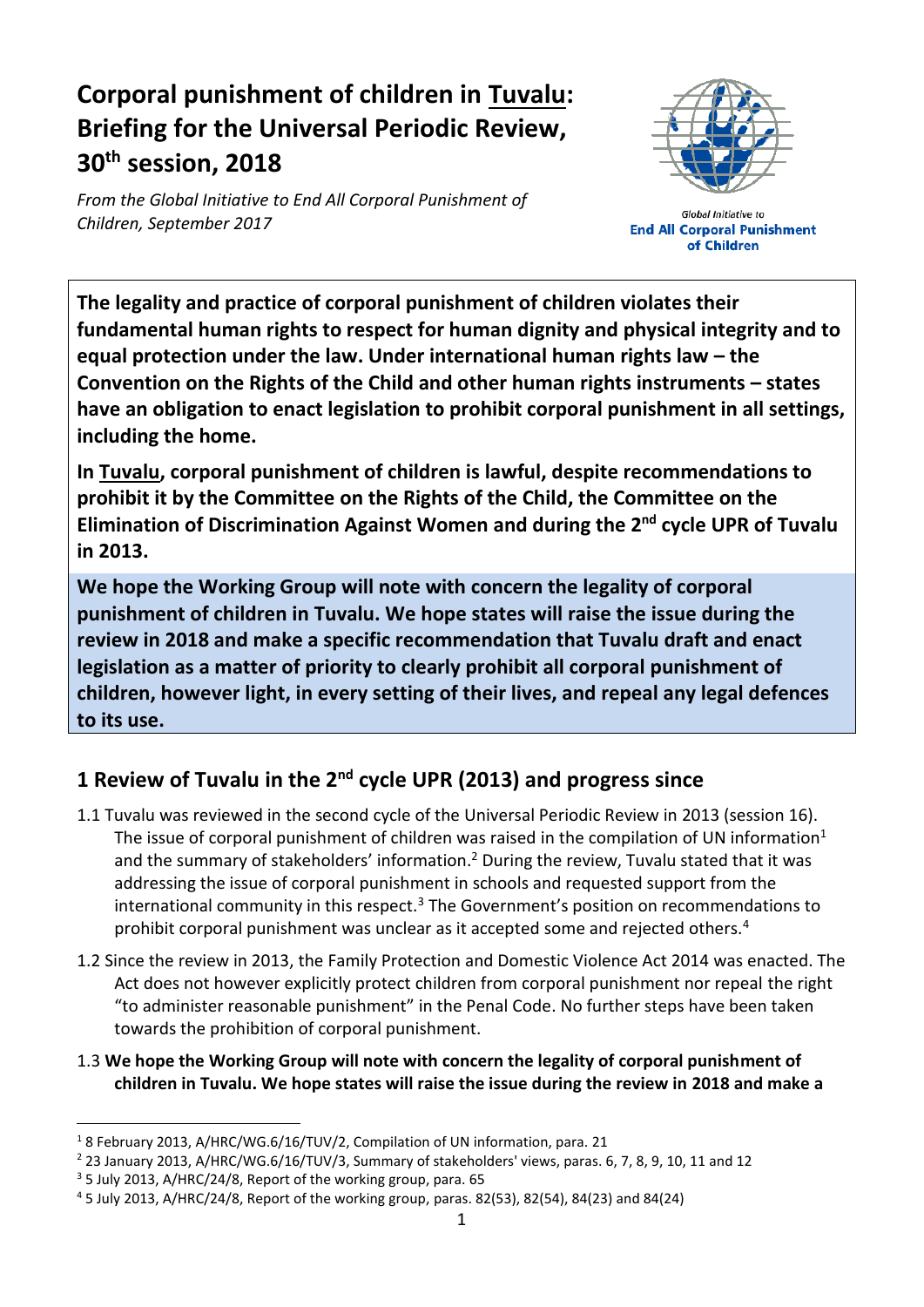**specific recommendation that Tuvalu draft and enact legislation as a matter of priority to clearly prohibit all corporal punishment of children, however light, in every setting of their lives, and repeal any legal defences to its use.**

### **2 Legality of corporal punishment in Tuvalu**

#### *Summary of current law and reforms needed to achieve prohibition*

Corporal punishment of children in Tuvalu is not fully prohibited in any setting. Achieving prohibition requires legislation to be enacted to explicitly prohibit corporal punishment of children in all settings, including the home and as a criminal sentence.

- 2.1 *Home (lawful):* The maintenance of family discipline is one of the principles of the Constitution 1978 (principle 4): "Amongst the values that the people of Tuvalu seek to maintain are their traditional forms of communities, the strength and support of the family and family discipline." Article 17(2) of the Constitution provides for a person under 18 to be detained "in the reasonable exercise of the authority of a parent, teacher or guardian, or under the order of a court for the purpose of his education, welfare or proper discipline". The Government has stated that this "envisages lawful corporal punishment".<sup>5</sup> Cruelty to children is addressed in article 226 of the Penal Code 1965, but this also states: "Nothing in this section shall be construed as affecting the right of any parent, teacher, or other person, having the lawful control of a child or young person to administer reasonable punishment to him."
- 2.2 The Government plans to carry out a progressive review of its laws as part of the Te Kakeega II The National Development Plan for Tuvalu 2005-2015. During the Universal Periodic Review of Tuvalu in 2008, the Government stated that the issue of corporal punishment of children was being addressed as part of efforts to harmonise domestic laws with international human rights standards.<sup>6</sup> During the second cycle review in 2013, the Government reported efforts to address abuse but made no reference to corporal punishment in the home: recommendations to prohibit corporal punishment in all settings were both accepted and rejected.<sup>7</sup>
- 2.3 The Family Protection and Domestic Violence Act 2014 was passed by Parliament on 18 December 2014. The Act protects children as well as adults from domestic violence, but this does not include prohibition from corporal punishment in childrearing. The Act defines the offence of domestic violence n article 38: "(1) A person who commits physical, sexual, verbal, psychological or economic abuse against another person in a domestic relationship commits an offence of domestic violence." The Act does not repeal the right "to administer reasonable punishment" in the Penal Code.
- 2.4 *Alternative care settings (partially lawful):* Corporal punishment is lawful in alternative care settings under the right "to administer reasonable punishment" in article 226 of the Penal Code 1965. However, in the case of persons in the mental health wing of the hospital, the Mental Health Wing Management Regulations under the Mental Treatment Act 1927 state that attendants "shall not, on any account, punish patients … [and] shall not use harsh, or

 $\overline{a}$ 

<sup>5</sup> 10 October 2012, CRC/C/TUV/1, Initial report to the Committee on the Rights of the Child, para. 148

<sup>6</sup> 9 January 2009, A/HRC/10/84, Report of the working group, para. 41

 $7$  5 July 2013, A/HRC/24/8, Report of the working group, paras. 81(53), 81(54), 83(23) and 83(24)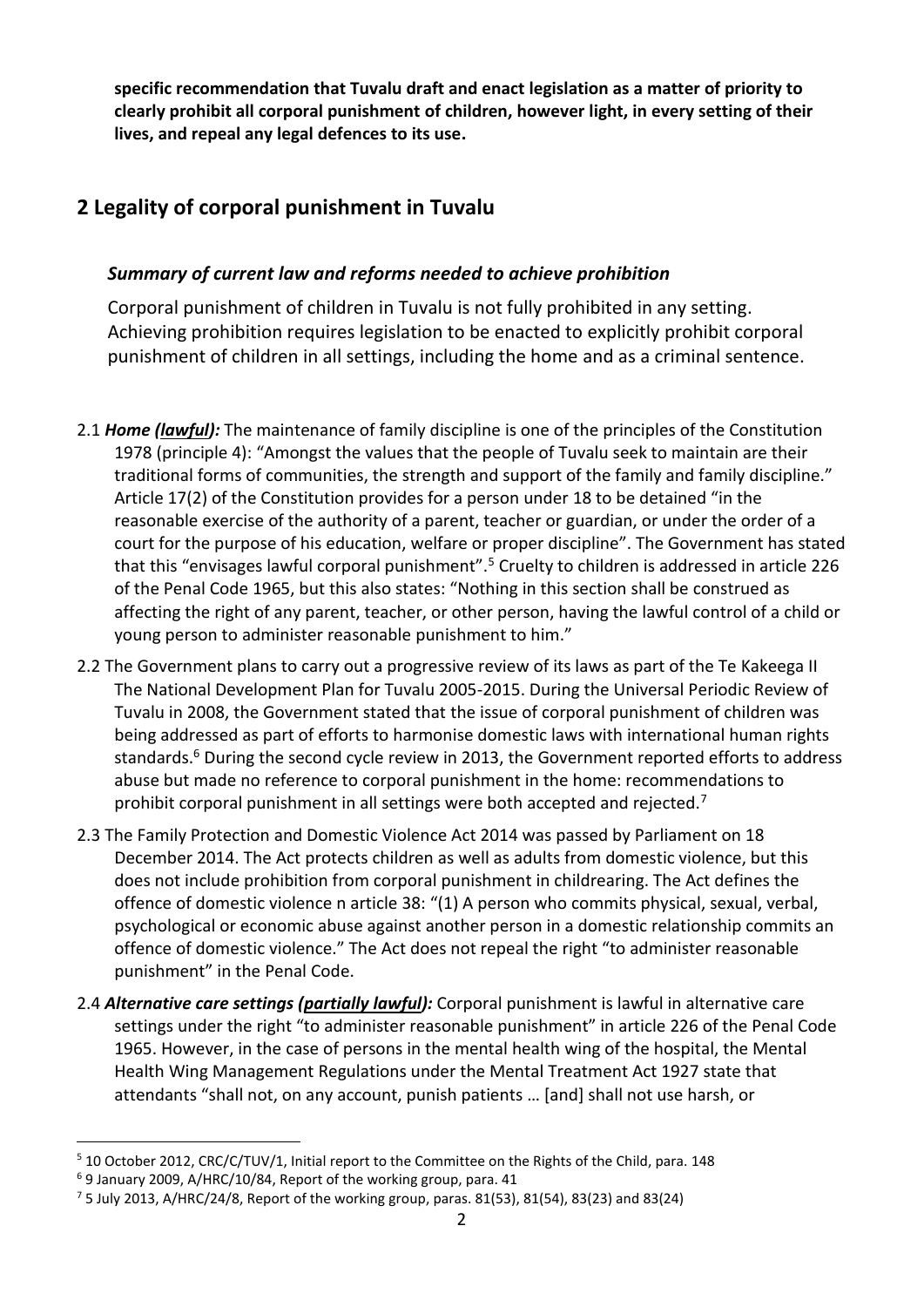intemperate language to the patients, whatever the language or the conduct of the patients may be" (reg. 25) and "no patient shall be struck" (reg. 27).

- 2.5 *Day care (lawful):* Corporal punishment is lawful in early childhood care and in day care for older children under the right "to administer reasonable punishment" in article 226 of the Penal Code 1965. Provisions for corporal punishment in article 29 of the Education Act 1976 possibly apply to preschool provision (see below, information unconfirmed).
- 2.6 *Schools (lawful):* Corporal punishment is lawful in schools under article 29 of the Education Act 1976: "(1) No teacher, other than a head-teacher, shall administer corporal punishment to any pupil. (2) If a head-teacher administers corporal punishment to any pupil, he shall record details of the punishment administered and the offence for which the corporal punishment was administered in a book to be kept at the school for that purpose. (3) The Minister may give directions for further controlling corporal punishment in schools." As at February 2012, no Ministerial directions on corporal punishment had been issued. The right "to administer reasonable punishment" in article 226 of the Penal Code 1965 also applies.
- 2.7 During the Universal Periodic Review of Tuvalu in 2013, the Tuvalu Director of Education reported that the Education Act had been reviewed with a view to integrating human rights concerns and that Tuvalu was addressing the issue of corporal punishment; Tuvalu requested support from the international community in this respect. $8$
- 2.8 *Penal institutions (partially lawful):* There is no provision for corporal punishment as a disciplinary measure in the Prisons Act 1985. Article 55 of the Police Powers and Duties Act 2009 prohibits corporal punishment: "A police officer must not use corporal punishment against a person who is in police custody." Corporal punishment is presumably lawful in other penal institutions under the right "to administer reasonable punishment" in article 226 of the Penal Code 1965.
- 2.9 *Sentence for crime (partially lawful):* There is no provision for judicial corporal punishment in the Penal Code 1965, the Criminal Procedure Code 1963, the Magistrates Court Act 1963 or the Superior Courts Act 1987, but a male child or young person up to 16 years old may be caned by parents or guardians under article 8(8) of the Island Courts Act 1965. Failure to carry out the caning order is an offence under article 8(9).

#### **3 Recommendations by human rights treaty bodies**

- 3.1 *CRC*: In 2013, the Committee on the Rights of the Child expressed concern at the continued legality of corporal punishment in homes, schools and as a criminal sentence in Tuvalu. It recommended its abolition from all schools, homes and communities and its prohibition as a criminal sentence, as well as awareness-raising programmes on the harmful effects of corporal punishment and the promotion of positive discipline.<sup>9</sup>
- 3.2 *CEDAW*: In its concluding observations on the state party's initial/second report in 2006, the Committee on the Elimination of Discrimination Against Women expressed concern at the legality of corporal punishment in schools under article 29 of the Education Act and article 226 of the Penal Code and recommended that it be prohibited.<sup>10</sup>

 $\overline{a}$ 8 5 July 2013, A/HRC/24/8, Report of the working group, para. 65

<sup>&</sup>lt;sup>9</sup> 4 October 2013, CRC/C/TUV/CO/1 Advance Unedited Version, Concluding observations on initial report, paras. 35, 36, 62 and 63

 $10$  7 August 2009, CEDAW/C/TUV/CO/2, Concluding observations on initial/second report, paras. 39 and 40